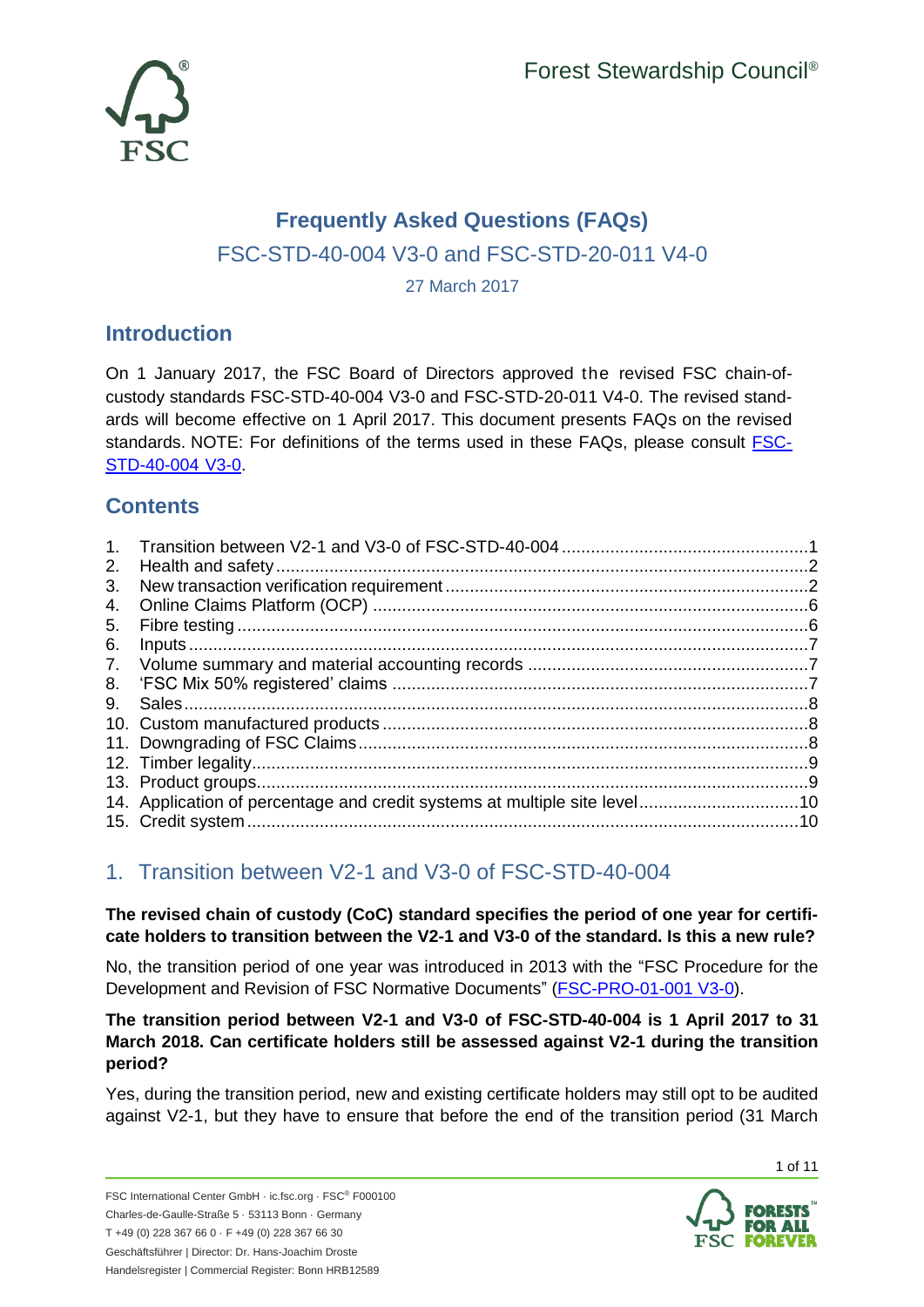

2018) they have been evaluated by their certification bodies against V3-0. In order to avoid additional audits, certificate holders are recommended to transition to the new standard version at the time of their annual surveillance audits.

# **Can certification bodies conduct desk-based audits to approve the transition of certificate holders from V2-1 to V3-0 of FSC-STD-40-004?**

Yes, except when there are elements of the standard that need to be verified on site to confirm certificate holder's conformity with the requirements. Desk audits for standards transition do not replace the need for annual surveillance audits, except when the requirements of Clause 2.6 e) and 3.2 of FSC-STD-20-011 V4-0 *Chain of Custody Evaluations* are met. (See [INT-STD-20-](https://ic.fsc.org/en/document-center/id/109) [011\\_19\)](https://ic.fsc.org/en/document-center/id/109).

## **Can a certificate holder start using the new standard prior to being audited against it? If not, how will they be audited against it?**

While certificate holders can use the new version to prepare themselves for the certification bodies' audit, only once the certification body has confirmed full compliance against the new version through an audit, can the certificate holder start applying the requirements of the new version. Until then, the certificate holder must continue to use their CoC management system as approved for V2-1.

# <span id="page-1-0"></span>2. Health and safety

## **The standard establishes some minimum requirements for occupational health and safety. How can these requirements be applied in the case of very small companies (e.g. trader without physical possessions, only one staff)?**

The standard specifies that these requirements shall be adequate for the size and complexity of the organization. This means that the certification body shall evaluate whether it makes sense to require very small enterprises to meet the same requirements indicated in the standard or if these objectives can be achieved by alternative means.

# <span id="page-1-1"></span>3. New transaction verification requirement

# **What is transaction verification?**

Transaction verification is the act of certification bodies and/or Accreditation Services International (ASI) verifying that an FSC output sales claim made by an FSC certificate holder is both accurate and matches an FSC input purchase claim by a trading partner.

# **Why is transaction verification needed?**

Transaction verification is needed to protect the integrity of FSC certification and ensure that false claims are identified, prevented, and controlled. Previously, audits were focused on the internal activities of a business only. With the new standards, however, auditors can also evaluate transactions between organizations. This is introduced to ensure that volume balances match between companies.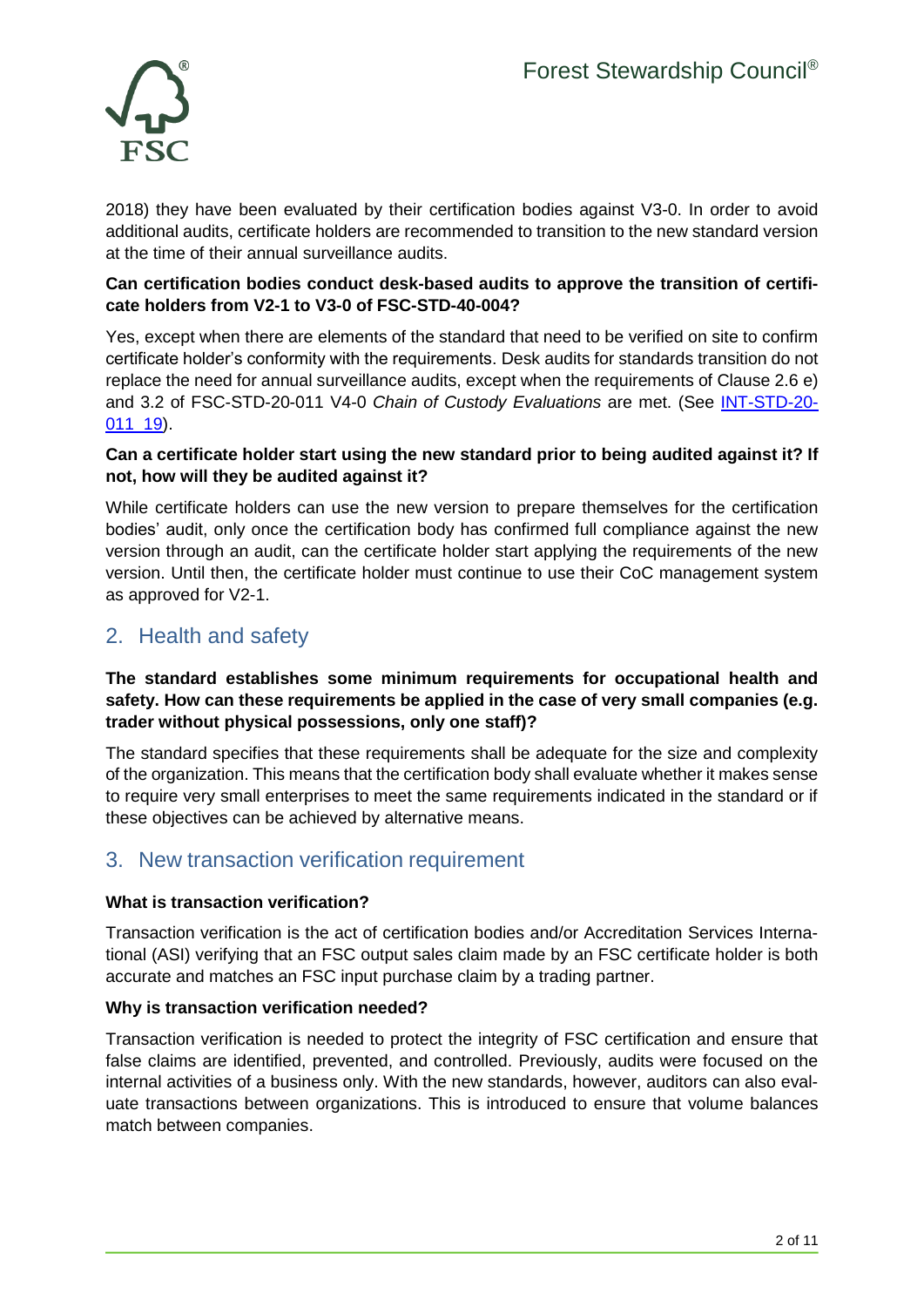

## **Is my organization affected by transaction verification?**

All FSC certificate holders are subject to transaction verification. This means that all certified businesses could be asked to participate in transaction verification. However, only a small percentage of our global certificate holders will be asked to do so in 2017.

### **Has the risk-based approach been dropped?**

The risk matrix that was proposed in the previous draft of the chain-of-custody standard (FSC-STD-40-004 V3, draft 3) has been removed, as many stakeholders were opposed to the proposed requirements. Instead, FSC and ASI will be using risk criteria to determine where supply chain monitoring will take place.

### **How is risk going to be defined?**

The transaction verification requirement will be implemented where there is substantiated evidence of false claims occurring in specified supply chains. Such evidence will consist of one or more of the following:

- Results of fibre testing;
- Substantiated complaints;
- 
- ASI on-site assessments, monitoring, and data analysis;<br>• ASI and FSC investigations of entire product types in g ASI and FSC investigations of entire product types in given countries or regions that identify an unacceptable level of misleading claims;
- Certification body reporting of false claims to FSC and/or ASI.

In 2017 up to 1,000 businesses globally, with specific focus on the Asia–Pacific region, are expected to be asked to participate in transaction verification. This number is expected to increase in 2018–2019 based on results from 2017.

#### **How are supply chain integrity measures being introduced in the FSC system?**

FSC will be introducing a series of supply chain integrity measures over the next four years. In 2017, a series of immediate actions will continue to be implemented. The introduction of transaction verification to our normative framework through the chain-of-custody standard is one of these actions. Other actions include:

- Rapid transaction verification audits by ASI (i.e. ASI takes immediate action in response to critical incidents);
- ASI-initiated investigations performed by certification bodies;
- creation of a mechanism for stakeholders to submit complaints about potential false claims;
- Randomized, obligatory fibre testing by FSC and ASI of products selected through the FSC fibre-testing programme;
- Introduction of legal and financial consequences for intentionally misusing the FSC system;
- Sampling of transactions between trading parties, for verification;
- Further testing of the OCP in selected high-risk supply chains; and
- Investigating the feasibility of digital claims, block chain technology, and alternative platforms.

Many of these immediate actions are designed to increase the knowledge about inaccurate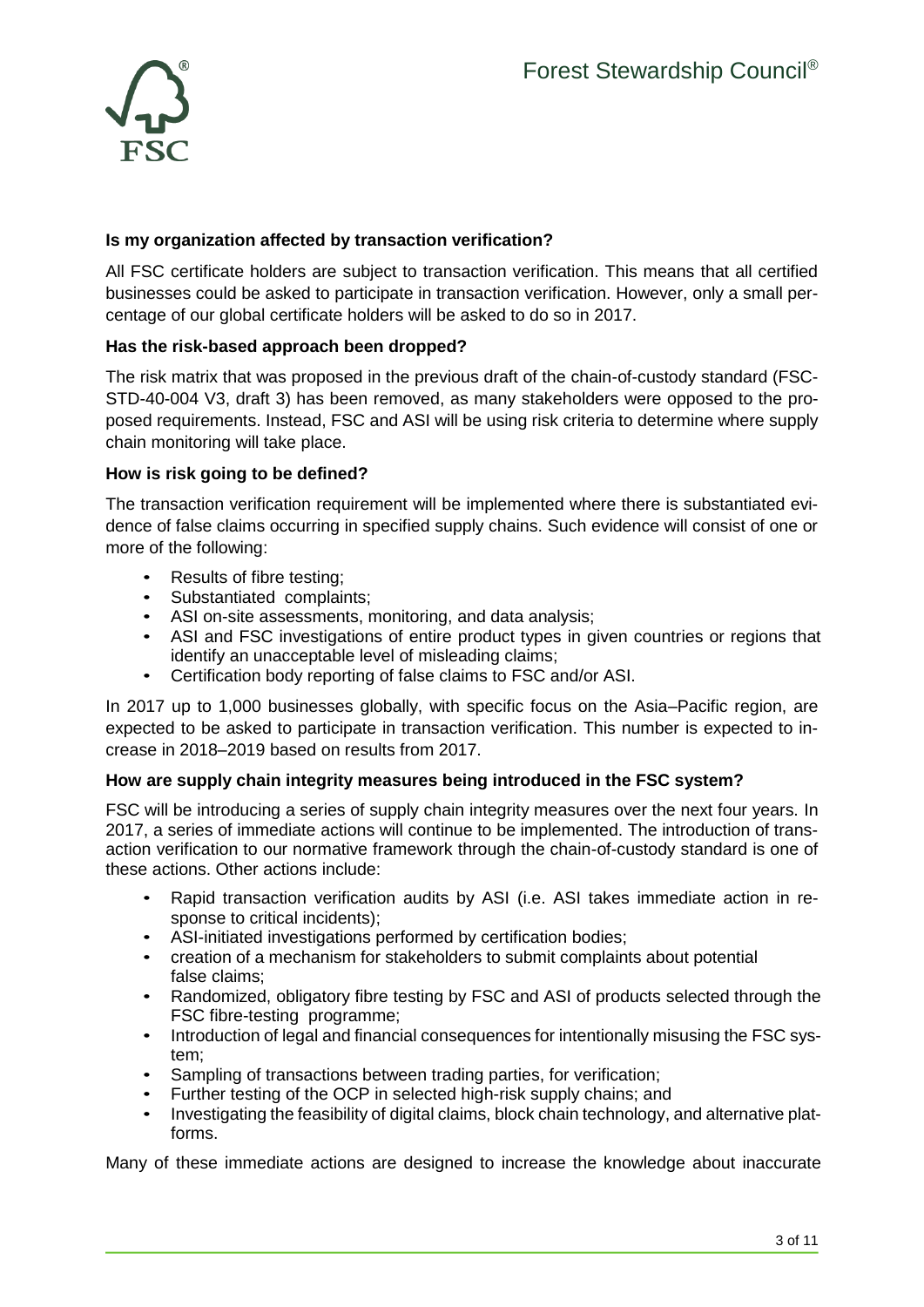

claims in our system and test solutions for addressing these. It is expected that FSC will expand the number of certificate holders asked to perform transaction verification in 2018 – 2019 as further high-risk supply chains are investigated by FSC and ASI.

#### **What is the difference between transaction verification and the Online Claims Platform (OCP)?**

Transaction verification is a normative requirement in the FSC system (i.e. it is a criterion in our standard). The OCP is one of the tools to deliver transaction verification. Transaction verification can be achieved with or without the OCP. Other methods of transaction verification will be tested as well, such as ASI rapid transaction assessments, block chain technology, and alternative platforms.

#### **What information must be provided to auditors to fulfil the transaction verification requirement?**

The data required will include information on trading partner (e.g. name, FSC CoC code), transaction identifier (e.g. invoice number), transaction date, quantity, units, FSC claim type, descriptions of products, and (potentially) species and country of origin. No financial information will be required. The data will be collected on a sample basis in a specified format. More than one format will be allowed. The size of the sample requested will be determined by FSC and ASI based on risk. Auditors may also request access to shipping documents, invoices, or similar for confirmation.

#### **What is the role of certification bodies in transaction verification?**

Certification bodies will collect the information requested in a specified format and provide it to ASI, which will then verify whether transaction records between the trading partners match and are valid FSC transactions.

#### **How will sampling of transactions be conducted?**

ASI will approach certification bodies on a case-by-case basis and request to collect relevant transaction data from their clients. ASI will determine the data to be provided:

- The size of the sample (percentage of claims made, up to 100 per cent);
- What product types;
- The frequency for providing transaction data;
- Duration for providing transaction verification data.

If a business is selected to provide data for transaction verification, the information must be provided during the annual surveillance audit performed by its certification body. For other requests, certification bodies can specify deadlines of up to 10 business days or 30 calendar days depending on the urgency of the verification and the sample size. If the request is for a few invoices, for example, the timeline would be 10 business days. If the request is for a report, covering a considerable amount of data, 30 calendar days would be specified.

#### **What is the difference between false claims, inaccurate claims, and fraud?**

'Fraud' is the term used for intentional false claims within the FSC system. 'False claims' happen when a product that is not eligible to be sold as FSC certified is sold with FSC claims on its sales documents. False claims can be intentional or not. They are only considered fraud when it can be proven without a doubt that the claim was made intentionally. 'Inaccurate claims' are where a product that is eligible to be sold as FSC certified is sold with the wrong claim (e.g. a product that should be sold as FSC Mix is sold as FSC 100%).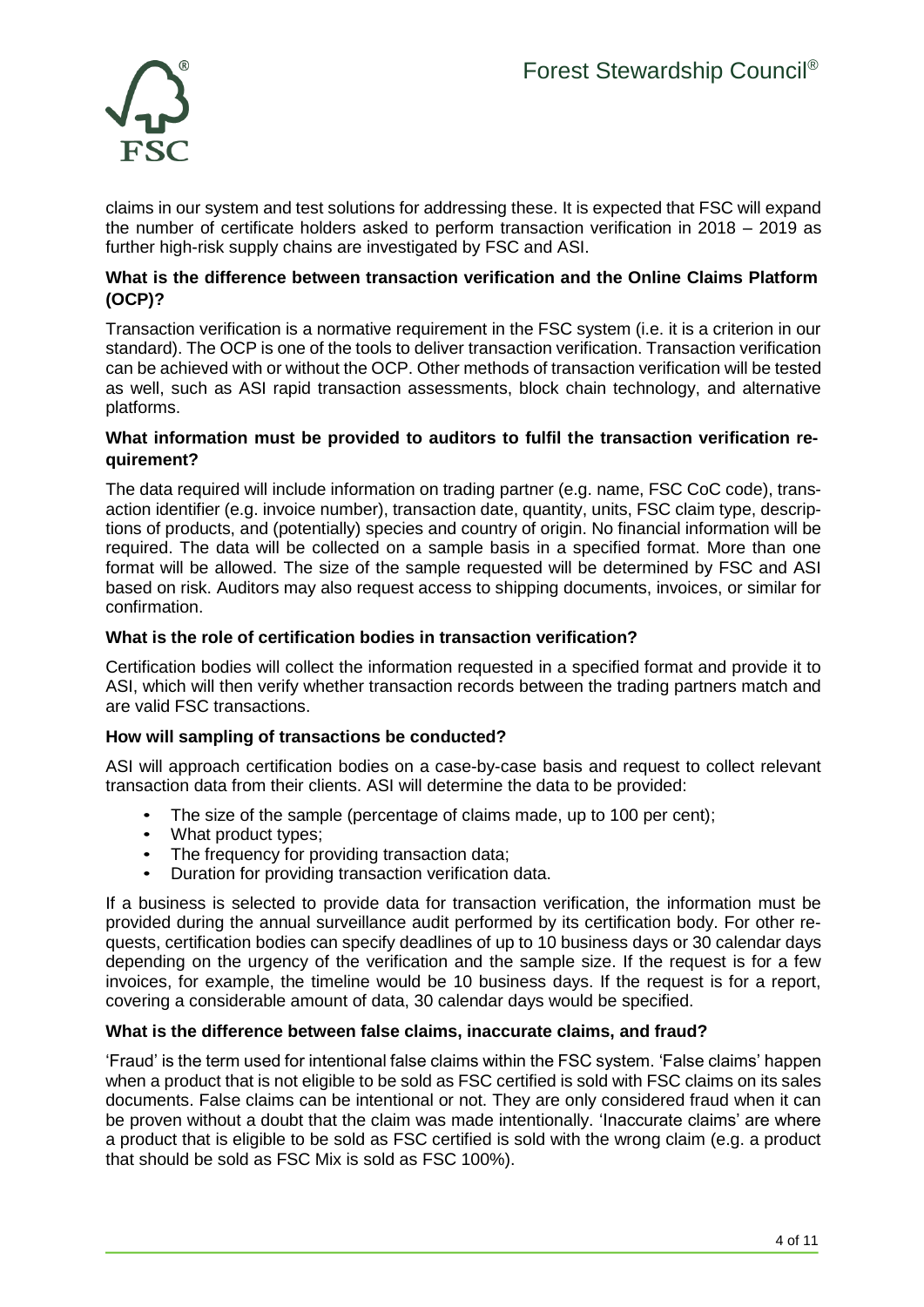

#### **What are the consequences for certificate holders if they are found making false and/or inaccurate claims?**

The appropriate actions shall be determined by the certification body in charge of the organization's assessment on a case-by-case basis. In most cases, when a false claim is identified, it is difficult to determine whether it was a mistake or an intentional act (fraud). When there is clear evidence of fraud, the certificate will be terminated and the certification body will notify FSC via the FSC certificate database. FSC will apply specific sanctions to the organization (e.g. financial penalty, grace period to become certified again).

When it is not clear whether the false claim was intentional or not, the certification body will issue a major corrective action request for the organization, requiring applicable measures to address the problem, such as identification of the root cause of the problem, application of non-conforming procedures, notification of customers, and product recall.

The certification body will also notify FSC about this occurrence via the FSC certificate database. If during the transaction verification the certification body identifies non-certificate holders making false claims, the certification body shall notify FSC, which will follow up on applicable measures against the organization.

#### **What are the consequences for uncertified businesses that are found making false and/or inaccurate claims?**

Fraud and misuse of the FSC label by non-certificate holders are dealt with through the FSC legal office and trademark enforcement team, which investigate false use of FSC trademarks for non- eligible products and take legal action when needed.

#### **What happens if a certificate holder refuses to provide transaction data to their certification body?**

The refusal to provide transaction data represents a breach of the contractual agreement between the organization and the certification body. If the information is not provided within the time frame requested by the certification body, the certificate will be suspended and/or terminated.

#### **Are transaction verification requirements the same everywhere in the world?**

Yes, they are the same everywhere in the world. However, based on a risk analysis and evidence of false claims, FSC and ASI will mainly focus transaction verification audits on certain regions and supply chains, where likelihood of false claims is proven to be high.

#### **Are forest-management certificate holders affected by transaction verification?**

Yes, forest-management certificate holders may also be required to provide FSC transaction data for transaction verification purposes.

#### **Who pays transaction verification costs?**

If a certificate holder is chosen for transaction verification, the cost for complying with the requirement will be part of the certification body's auditing costs. FSC is currently investigating with certification bodies and ASI how to divide costs related to transaction verification. It is important for FSC that introducing transaction verification does not dramatically increase costs for FSC chain-of-custody certification.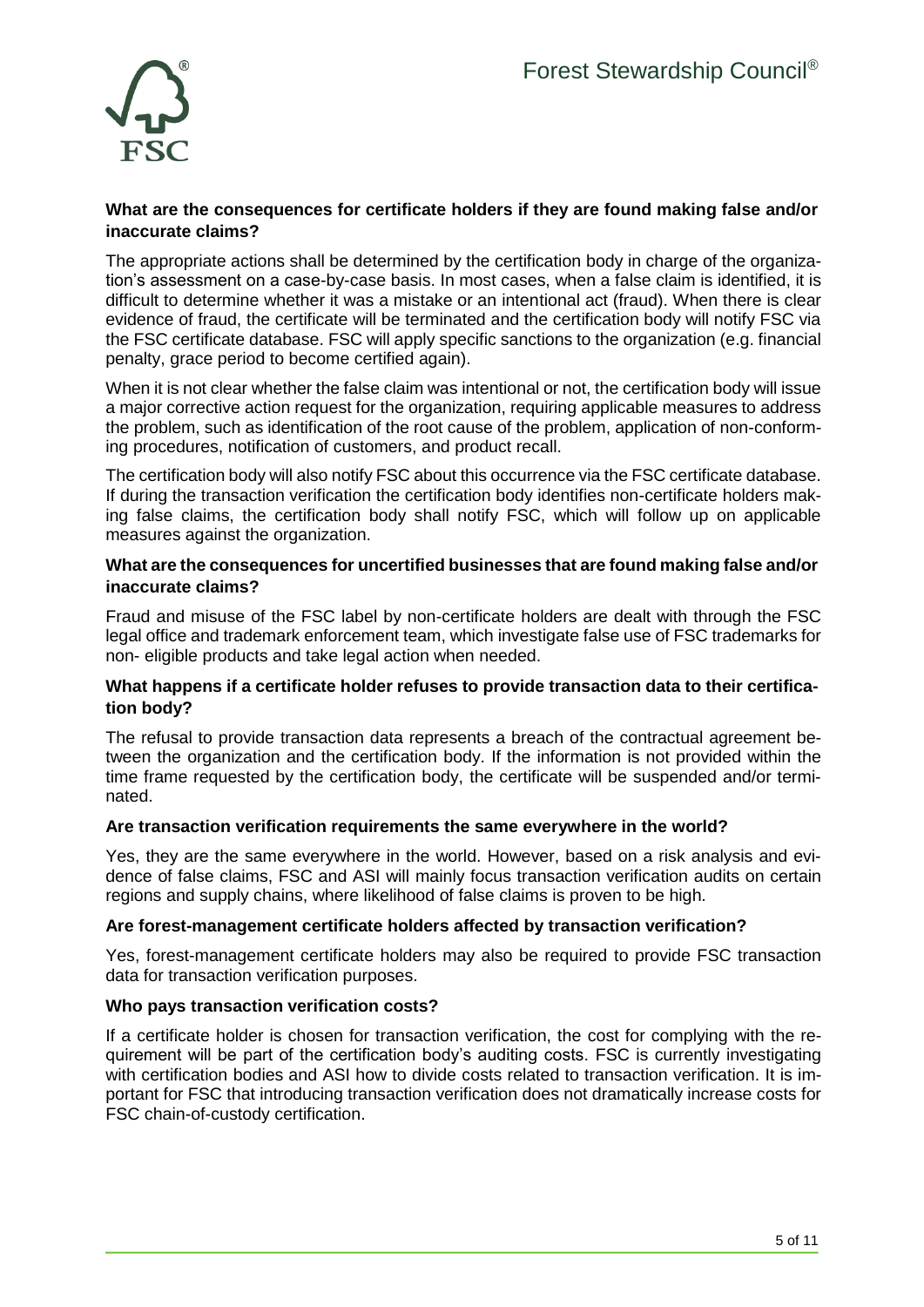

# <span id="page-5-0"></span>4. Online Claims Platform (OCP)

# **What is the Online Claims Platform (OCP)?**

The OCP is a digital tool that provides timely information about FSC products and the organizations that produce them. The OCP supports administration of FSC chain of custody as well as providing information to validate FSC claims. The OCP is free of charge to certificate holders. Click [here](http://ocp-info.fsc.org/) for more information.

# **Who needs to use the OCP?**

In 2017 up to 1,000 companies globally, with specific focus on the Asia–Pacific region, are expected to be asked to participate in transaction verification by ASI. This number is expected to increase in 2018–2019 based on results from 2017. A subset of the selected companies will be asked to use the OCP (estimated 300–600 companies, with a special focus on Asia–Pacific and only companies trading in products for which investigation has shown significant issues with false claims). FSC and ASI will determine which certificate holders and supply chains will need to use the OCP. The OCP is also available for voluntary use by FSC certificate holders not identified by ASI.

# <span id="page-5-1"></span>5. Fibre testing

## **What is fibre testing?**

Fibre testing is a method whereby products are tested at a fibre level to ensure that they contain what they are claimed to contain. A fibre test can determine which wood (family, genus, and/or species) a product is made from, the amount of recycled fibre in a product, and/or which country the fibres are likely to have originated from, depending upon the type of fibre analysis completed. Fibre testing of wood products allows buyers, sellers, and traders to confirm that the products they receive from suppliers are what they are claimed to be.

#### **How does the FSC fibre-testing programme work?**

Since 2011, FSC has been part of a joint venture with the United States Department of Agriculture (USDA) Forest Service's Forest Products Laboratory (FPL) with the goal to test approximately 2,000 FSC-certified components a year from around the world. The joint venture has served as a reliable quality management measure that provides producers and buyers of forest products added assurance against inaccurate claims. FSC has also been investigating the feasibility of isotope and DNA testing to verify the origin of products.

#### **What are fibre-testing results used for?**

Fibre testing is an additional quality assurance tool to tell whether products contain the family, genus, and/or species expected. The test may also determine the amount of recycled content in a fibre-based product, whether the product contains mixed tropical hardwoods, and the likely origin of the fibres in the product (country or region) – depending upon which testing technique is used. This information is useful for companies for due diligence and quality management purposes, and is used by FSC and ASI as an additional measure to ensure supply chain integrity.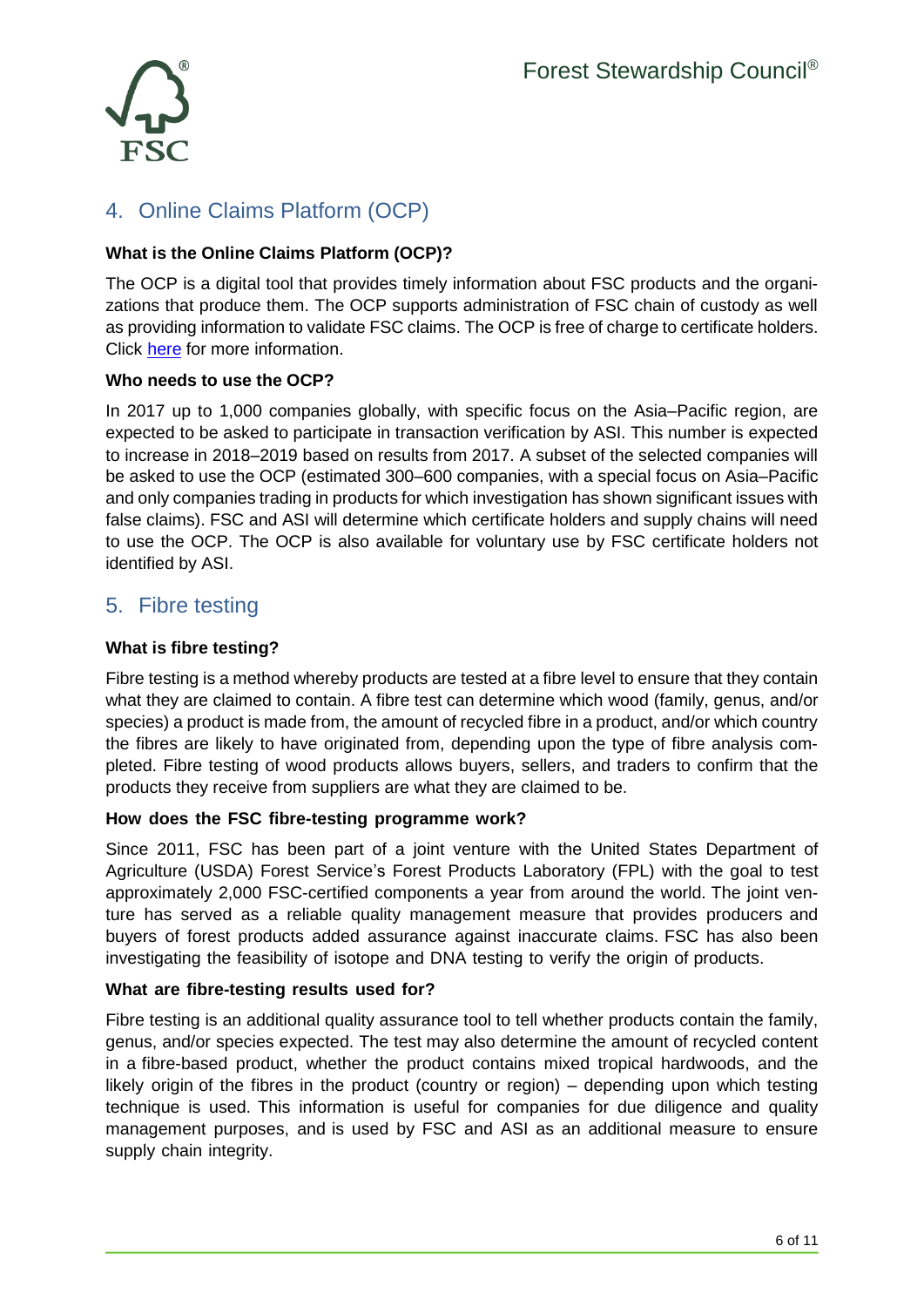

### **When and how are my company's products being fibre tested?**

FSC randomly selects FSC-certified products for fibre testing worldwide. Fibre testing is a tool that can also be used by any FSC stakeholder interested in verifying that the products they receive from suppliers are what they are claimed to be.

FSC offers certificate holders traditional wood anatomy fibre testing through the Forest Products Lab at a very low rate compared to market prices (USD100 per tested component of a product). For example, a children's book may consist of four different paper grades, so if each component was tested, the fee would be USD400. Click [here](https://ic.fsc.org/en/what-is-fsc/what-we-do/strengthening-supply-chains/sample-testing) for more information.

# <span id="page-6-0"></span>6. Inputs

## **How regularly should a certificate holder verify the validity and product group scope of the certificates of active FSC-certified suppliers?**

Certificate holders should verify the scope of the certificate of their suppliers as often as possible (ideally before each purchase) to avoid any possible consequences of buying products that do not carry a valid FSC claim, such as having to deal with non-conforming products. To facilitate this verification by certificate holders, FSC provides two platforms that send automatic notifications about changes in the scope and validity of suppliers' certificates: the FSC Trademark Portal and the Online Claims Platform. Both platforms are free of costs for FSC certificate holders.

**The standard specifies that a product that is exclusively made of input materials from small and/or community producers is eligible to carry the FSC Small and Community label. If these products are produced according to the percentage system, does this mean that the FSC controlled wood inputs of the product group shall also be sourced from small and/or community producers?**

Yes. Both FSC-certified and FSC controlled wood inputs shall come from small and/or community producers.

# <span id="page-6-1"></span>7. Volume summary and material accounting records

## **The standard specifies that organizations shall prepare annual volume summaries covering the period since the previous reporting period. Does this clause refer to the organization's reporting period or the certification body's reporting period?**

The requirement refers to the organization's reporting period. If, for example, the organization's previous report ended on 31 December 2015, the following report shall start from 1 January 2016.

# <span id="page-6-2"></span>8. 'FSC Mix 50% registered' claims

**Some certificate holders obtained permission to continue labelling products as 'FSC Mix 50%' until the new version of FSC-STD-40-004 becomes effective (1 April 2017). What happens to the stocks of such products after this date?**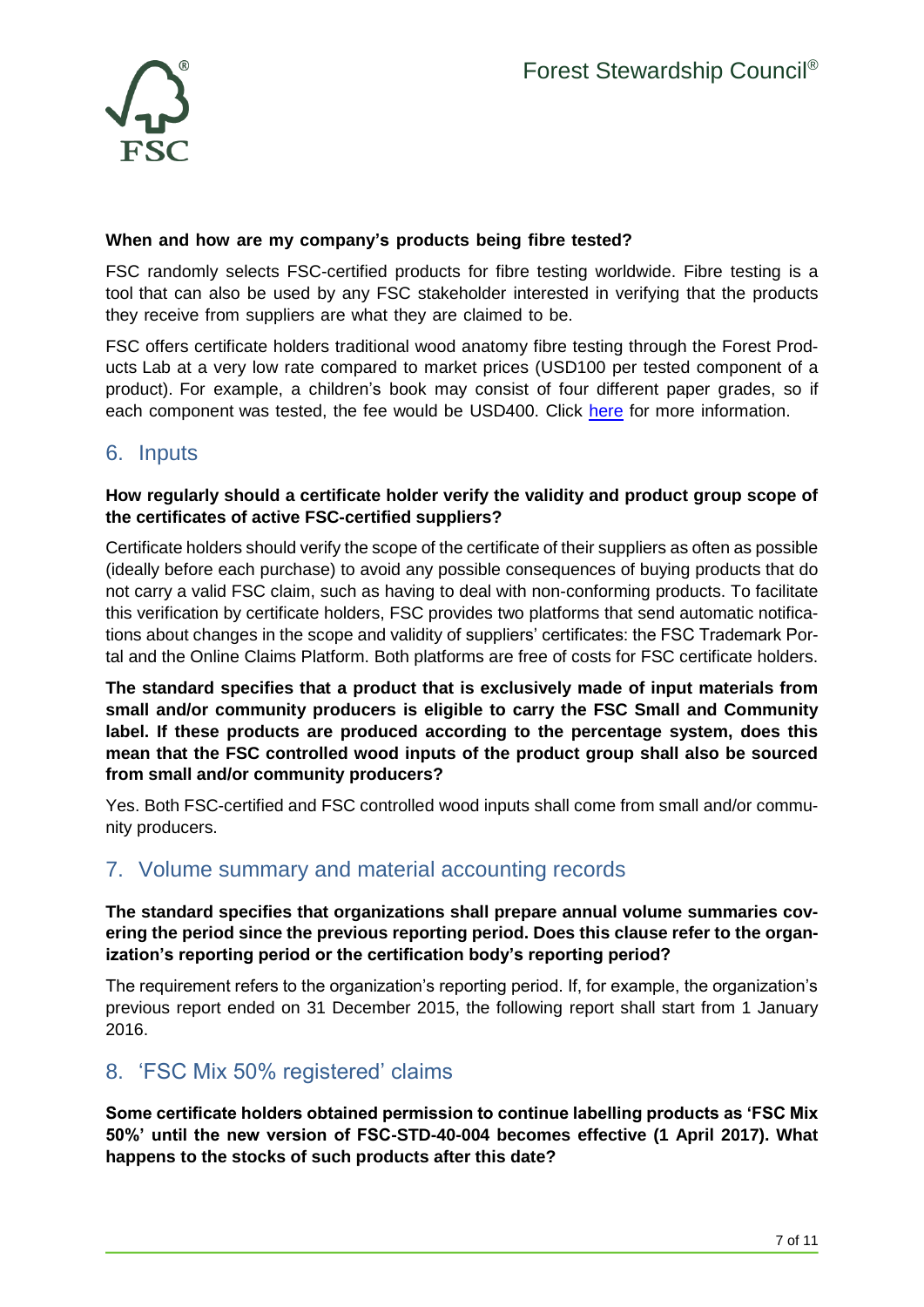

By 1 April 2017, FSC CoC certificate holders that obtained product registration for the use of a reduced labelling threshold of 50 per cent shall stop manufacturing chip and fibre products based on the labelling threshold of FSC Mix 50%. Registered products with the FSC Mix 50% claim that were already FSC labelled before 1 April 2017 will keep their certified status after this date. Certificate holders that obtained the product registration to produce FSC Mix 50% registered products and have remaining unlabeled registered products may sell, or label and sell, these products for a maximum of 6 months after 1 April 2017. The organization shall inform its certification body about stocks of unlabeled products as of 1 April 2017. Certificate holders further down the supply chain may continue to label and sell products with the 'FSC Mix 50% registered' claim until their stock is depleted. For more information, please consult [ADVICE-40-](https://ic.fsc.org/en/document-center/id/91) [004-03.](https://ic.fsc.org/en/document-center/id/91)

# <span id="page-7-0"></span>9. Sales

# **How does a certificate holder know whether the products they wish to sell with FSC controlled wood claims are raw or semi-finished?**

The FSC-STD-40-004 V3-0 standard includes a definition of finished products. By exclusion, if a product does not fall under the finished product category, it shall be classified as raw or semifinished. Unfortunately, it is not possible for FSC to produce a list of products that are finished or not, since this can vary on a case-by-case basis. For example, lumber can be a raw material for some companies, but it can be a finished product when it is sold to final consumers.

# **What is the meaning of the term 'supplementary documentation' specified in Clause 5.7 of FSC-STD-40-004 V3-0?**

This requirement is to be applied when, for justified reasons, the organization is not able to include the FSC claim and certificate code on sales documents. A typical scenario would be when the invoice does not have enough space for this information due to limitations in the invoicing electronic system of the organization. The supplementary documentation is usually an additional letter that is sent to customers (together with the invoice) containing the complementary information as specified in Clause 5.7.

# <span id="page-7-1"></span>10.Custom manufactured products

# **Can printed materials be considered as "custom manufactured products"?**

Yes, printed materials can be considered as custom manufactured products.

# <span id="page-7-2"></span>11.Downgrading of FSC Claims

# **Is the downgrading of FSC Recycled 100% products to FSC Mix 100%, FSC Mix Credit, or FSC Recycled 70% allowed?**

No, the downgrading of FSC Recycled 100% to FSC Mix 100% or FSC Mix Credit is not possible, since FSC-STD-40-004 V3-0 specifies that products that are made of 100 per cent reclaimed materials can only be claimed as FSC Recycled. However, the downgrading of FSC Recycled 100% to FSC Recycled 70% is allowed.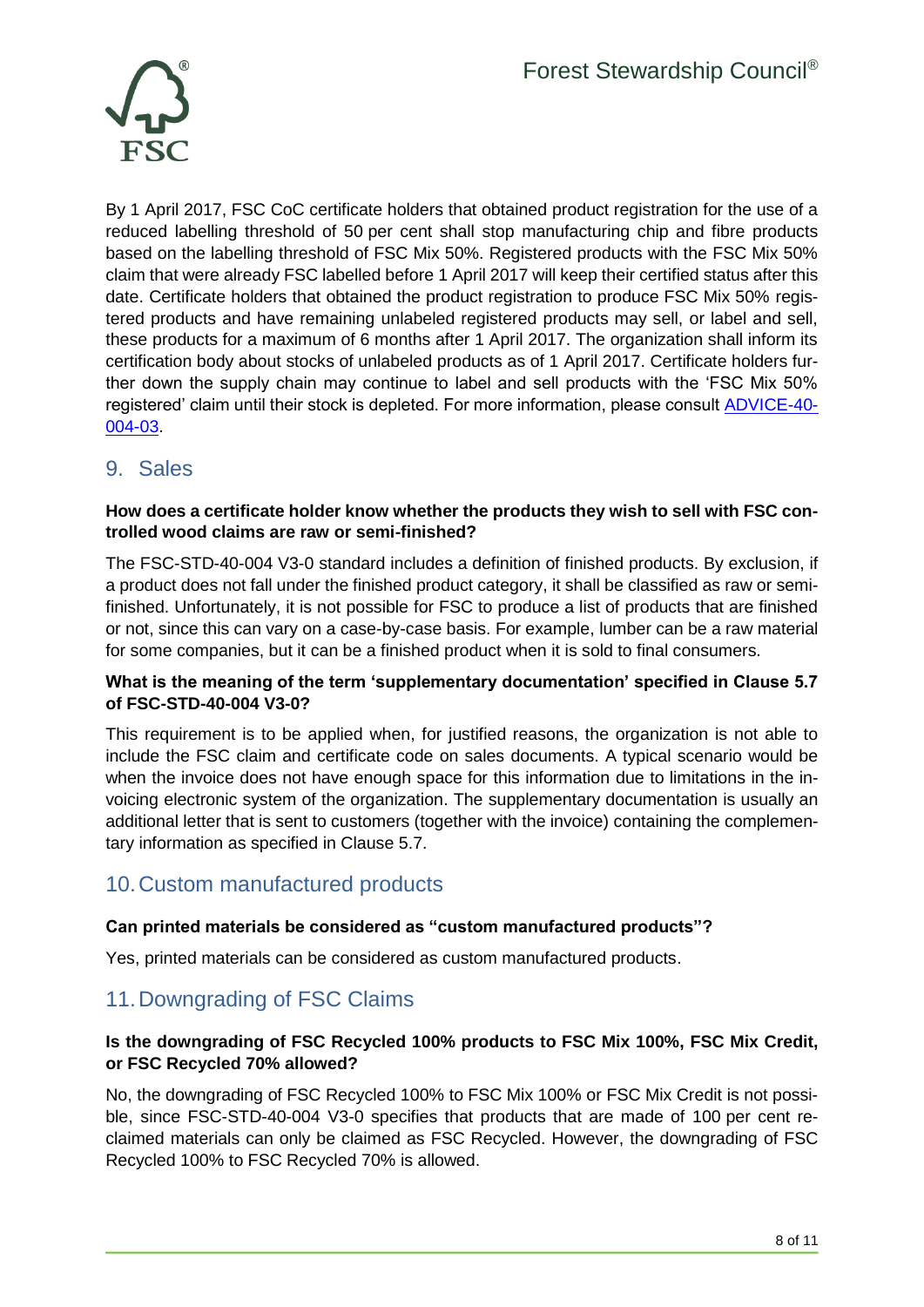

# <span id="page-8-0"></span>12.Timber legality

## **Are certificate holders required to supply information about species and country of harvest if their customers don't need this information to comply with timber legality legislation?**

No, FSC requirements regarding timber legality only apply according to the scope of timber legality legislations. FSC does not require certificate holders to supply information beyond what is required by law.

# <span id="page-8-1"></span>13.Product groups

# **Can a printer combine books, calendars, and file folders in the same product group?**

Yes, if the printer is applying the transfer system. However, for the application of the percentage system, additional requirements as specified in Clause 7.2 of FSC-STD-40-004 V3-0 shall be considered.

# **Clause 7.2 specifies conditions for the combination of input materials in the percentage and credit systems only. Does this mean that materials can be freely substituted in the transfer system?**

No. There are no references in the standard about the substitution of materials in the transfer system because, in this system, the FSC claims of the output products are always linked to the physical composition of products. In the transfer system, it is not possible to buy FSC controlled wood, for example, and sell it as FSC certified using the FSC claims of other materials that were bought within the same claim period, as allowed in the credit system.

# **Can an FSC Mix product group be made exclusively of pre- and post-consumer reclaimed inputs?**

No. The standard specifies that products that are made of 100 per cent reclaimed materials can only be claimed as FSC Recycled. See Note under Clause 5.9 of FSC-STD-40-004 V3-0.

## **Can an organization establish a cross-site percentage calculation of cross-site credit account combining FSC Recycled and FSC Mix output products in the same product group?**

No. Product groups that are 100 per cent reclaimed (FSC Recycled) shall be treated as separate product groups from FSC Mix.

# **Can a company establish two product groups with the same product type (e.g. W8.1 Plywood), but with two different control systems (e.g. one with transfer and one with the percentage system)?**

Yes. Certificate holders can establish two product groups with the same product type (e.g. W8.1 Plywood), one being controlled according to the transfer system and another according to the percentage system.

**Can an organization classify its residues as pre-consumer reclaimed paper and sell them with FSC Recycled 100% claim on sales documents?**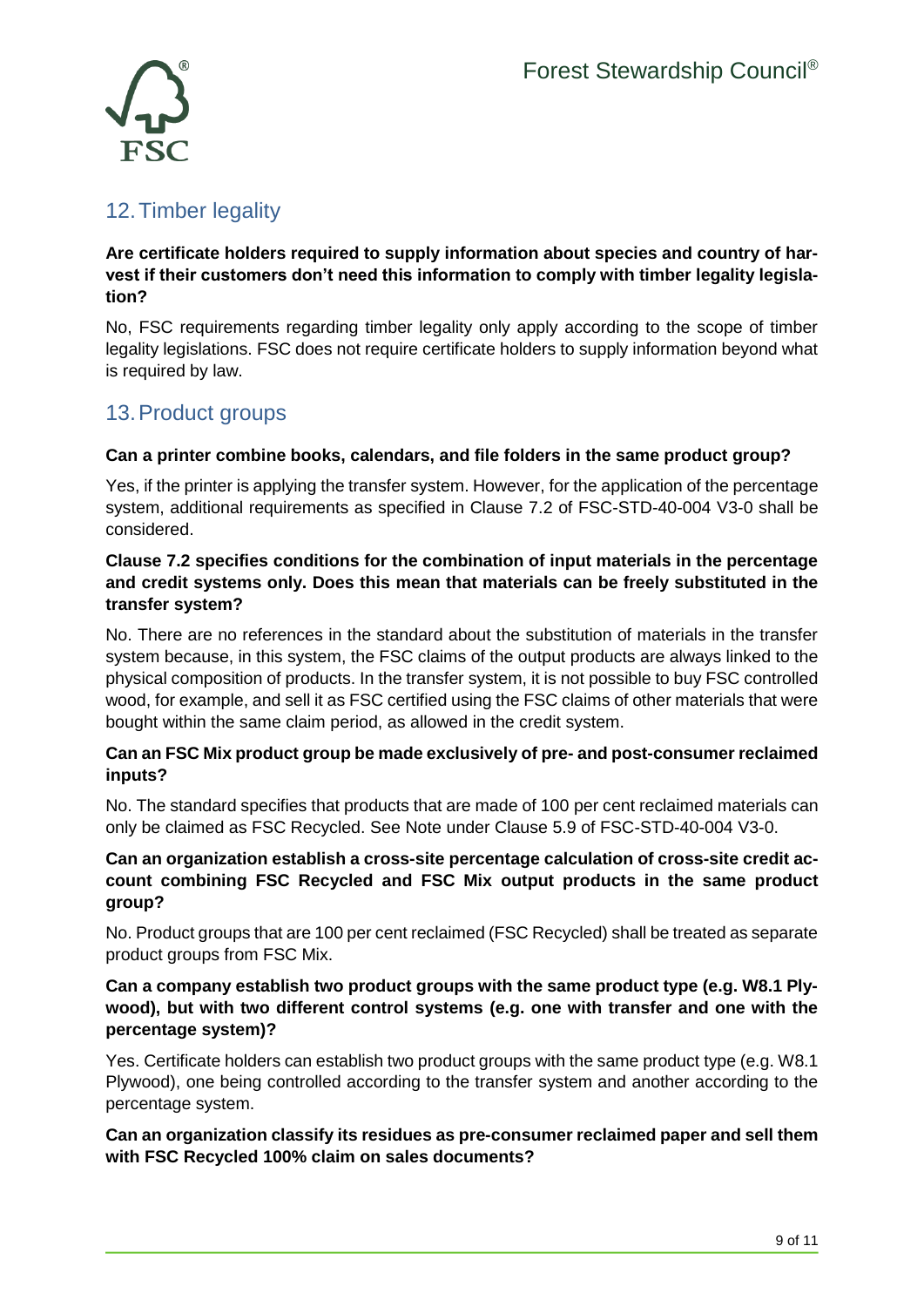

No, since there is a risk that products that are 100% made of virgin wood are claimed as FSC Recycled, which would be a misleading claim. For example, companies that discard non-FSC overproduction (e.g. over issue publications), recalled products, paper scraps from virgin wood paper, obsolete inventories. These materials have never been recycled in order to be claimed as FSC Recycled 100%. They can only be classified as pre-consumer reclaimed paper input for recycling at the own organizations' site (see Clause 2.7 of FSC-STD-40-004 V3-0) or be sold without FSC claims to other companies that may classify them as pre-consumer reclaimed input according to the requirements of [FSC-STD-40-007.](https://ic.fsc.org/en/document-center/id/83)

# <span id="page-9-0"></span>14.Application of percentage and credit systems at multiple site level

## **What is the rationale behind restricting the application of cross-site percentage and credit systems to the Eurozone?**

FSC took into consideration the concerns voiced by many stakeholders about potential misuses of cross-site methods. Concerns primarily focused on the risk of disincentivizing the certification of forests in certain regions, and the risk that companies may use cross-site methods to take economic advantage of this option where different currencies exist instead of addressing the logistical problems which were a primary reason why FSC introduced this new requirement in the standard. These identified risks are significantly minimized if the multiple-site option is applied only within countries or within the Eurozone, where countries are normally small and use the same currency.

# <span id="page-9-1"></span>15.Credit system

# **Can a trader of logs use the cross-site credit system?**

Yes, as long as the trader has physical possession of the logs. The requirements specified in Box 7 of FSC-STD-40-004 V3-0 apply.

## **Since the credits validity has been extended from 12 to 24 months, can certificate holders retroactively consider credits from 24 months ago after they start using the new CoC standard?**

No, credits that have already expired cannot be reinstated. The extended period is only applicable for new credits added to the credit account, and only once the certificate holder has fully transitioned to V3-0 of the standard. Please note that Clause 10.6 of FSC-STD-40-004 V3-0 does not refer to credit validity, but it explains the methodology for the deduction of credits that have expired. If organizations apply the methodology presented in Clause 10.6, they will not have difficulties to control the extended expiry of credits according to the new standard.

# **The standard specifies that the percentage and credit systems cannot be applied to trade and distribution of finished wood products and paper (e.g. paper merchant). In case of paper merchants that cut paper to size and re-package it, can this kind of company apply the percentage or credit system?**

No. FSC considers paper as a finished product. Therefore, even traders that cut paper to size and re-package it cannot apply the percentage and credit systems.